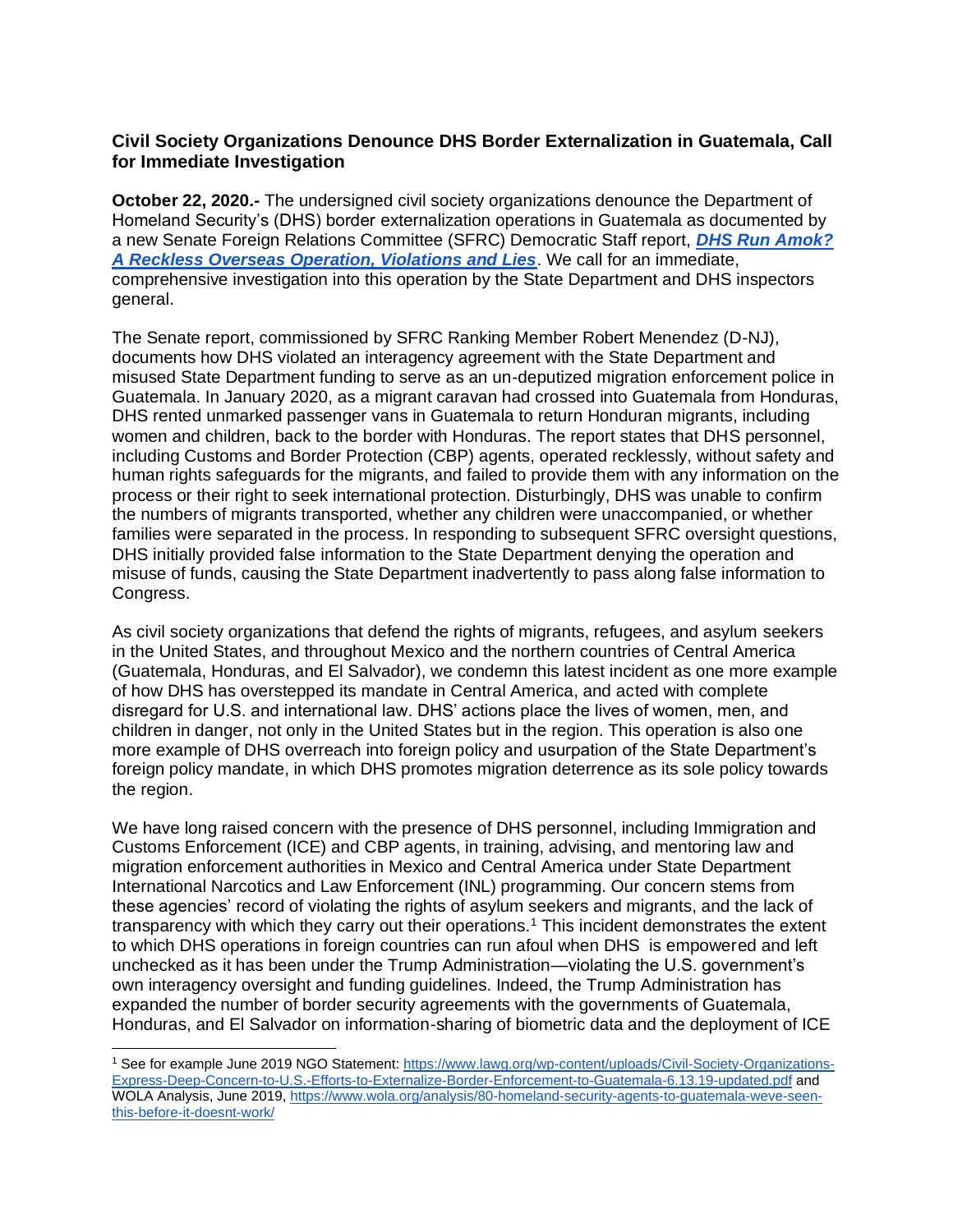and CBP agents to the region.<sup>2</sup> This incident makes clear that DHS interprets these agreements and their presence in the region as moving the U.S. border further south and as permission to conduct border policing on foreign soil.

The Senate report's account of DHS forcibly returning potential asylum seekers and refugees to Honduras is also one more example of the policies that the department has undertaken to deny asylum seekers their right to seek international protection and to separate families. In the last year, DHS has expanded anti-asylum measures, such as the so-called Migrant Protection Protocols (MPP) or Remain in Mexico policy, and negotiated Asylum Cooperative Agreements (ACAs) with the governments of Guatemala, Honduras, and El Salvador. These agreements have denied access to asylum in the United States to thousands and have already, or aim to, return individuals and families to countries they are not even from, and to countries where they face significant institutional challenges to find safety and full asylum proceedings.

The inability of DHS to confirm whether families were separated in the process of placing women, children, and men in separate vans, whether any children were unaccompanied, or whether there was any effort to reunify families possibly separated during this operation in Guatemala echoes the Trump Administration's authorization and implementation of a family separation policy, conducted with a complete lack of tracking, or documentation to screen, identify or in any way account for the safety of children. It also reflects the current implementation of the Title 42 CDC order at the U.S. border that has fueled the expulsions of thousands of unaccompanied children and separated families in violation of the Trafficking Victims Protection Reauthorization Act (TVPRA) and with complete disregard for legal obligations, documentation, or children's safety.

The failure to provide migrants with access to protection screening during this operation places the U.S. government at risk of violating the principle of non-refoulement, an essential protection under international refugee law enshrined in the 1951 Refugee Convention that prohibits countries from returning someone to danger. It also places the U.S. government at risk of violating the Convention against Torture and Other Cruel, Inhuman or Degrading Treatment or Punishment (CAT). It is shocking to consider that hundreds of potential asylum seekers from Honduras, including women and children, may have been returned to the persecution from which they fled without ever having been screened for protection. These asylum seekers join the thousands of others that the U.S. government has systematically denied access to protection to and forcibly returned to Mexico or to their home countries, in many cases without any trace or official paperwork.

The report's findings further raise the question of whether other operations of this nature may have been carried out by DHS in the region. Such operations not only endanger human lives but violate the sovereignty of these countries, harming the United States´ relationship with them. DHS must be held accountable. We urge an immediate investigation into this operation and immediate attention to the following recommendations for the U.S. Congress, State Department, and Department of Homeland Security. This shameful episode underscores the need, as mentioned in the SFRC report, for the State Department to "reclaim its leadership for U.S. foreign policy." In the longer term, we urge a dramatic transformation to U.S. immigration and foreign policy towards the region that rescinds anti-asylum policies and restores access to

<sup>2</sup> Factsheet: DHS Agreements with Guatemala, Honduras and El Salvador, Nov. 2019 <https://www.dhs.gov/publication/fact-sheet-dhs-agreements-guatemala-honduras-and-el-salvador>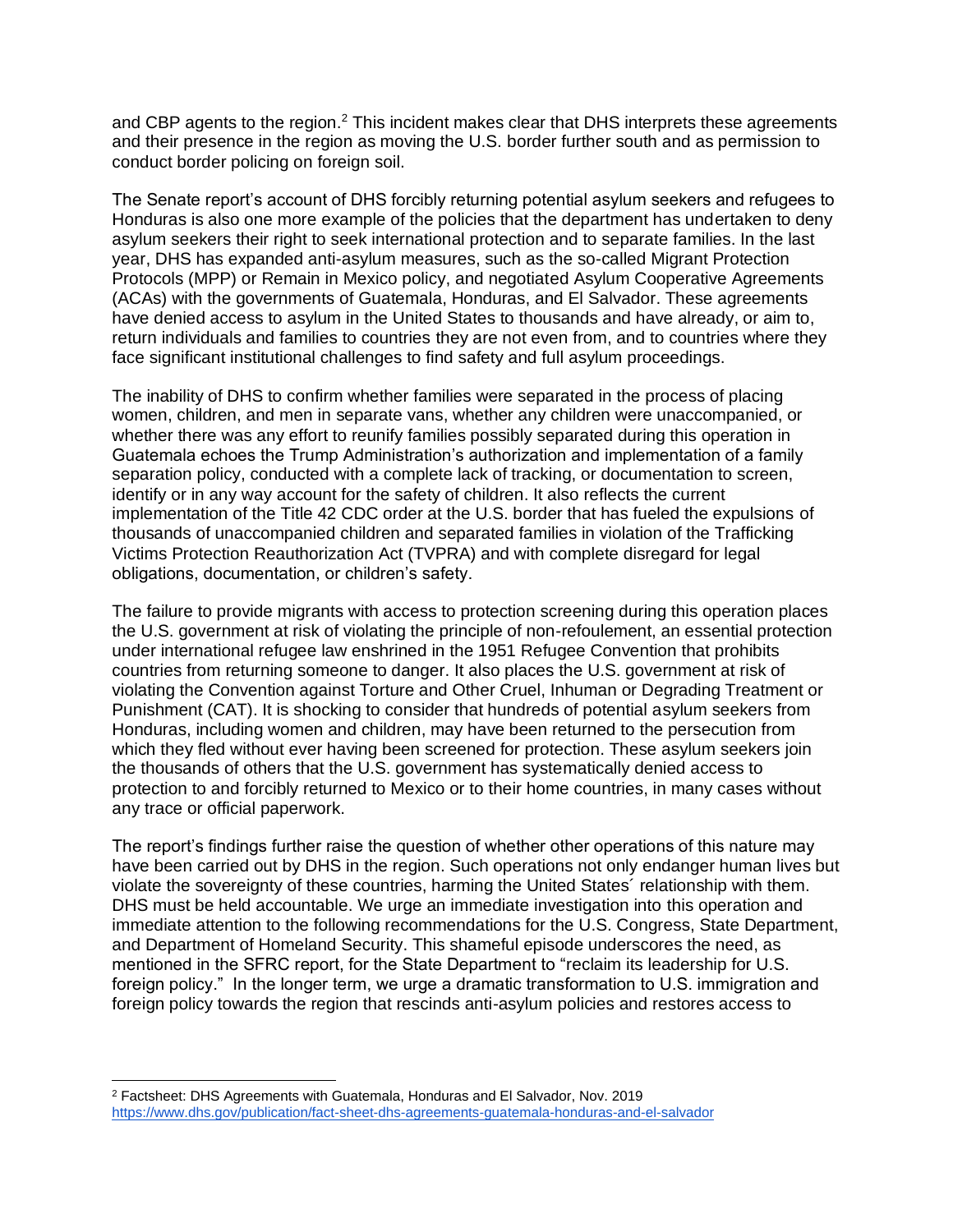protection, and adopts a new vision towards Mexico and the northern countries of Central America.

### **Recommendations**

### **Members of Congress:**

- Call for an immediate investigation into this operation by the DHS and State Department inspectors general.
- Request information from DHS and the State Department on the mandate and scope of current and past DHS presence and operations in Mexico and Central America.
- Reform the Foreign Assistance Act to prevent the State Department's INCLE funding from being used for anti-immigration operations overseas.
- Prohibit future State Department support for the deployment of DHS agents to Mexico and Central America in State and Foreign Operations (SFOPs) INCLE appropriations. If it proves too late in the appropriations process to restrict FY21 funding, then ensure that the 2021 SFOPs appropriation includes strong reporting and oversight language covering INCLE funding of DHS agents' activities in Mexico and Central America.

### **State Department:**

- Issue a statement by the Secretary of State acknowledging the report and the need for further investigation.
- Ensure the OIG carries out an independent and exhaustive investigation.
- Reform interagency agreements with DHS to prevent future instances.

## **Department of Homeland Security:**

- Ensure the OIG carries out an independent and exhaustive investigation.
- Provide full transparency about the nature of past and current operations and on the presence of agents in Mexico and Central America.

## **Signatories**

# **United States**

Al Otro Lado Alianza de Organizaciones Guatemaltecas Houston American Friends Service Committee (AFSC) Amnesty International ARISE Asylum Defense Project Center for Gender & Refugee Studies Center for Human Rights & International Justice, Boston College Center for Justice and International Law (CEJIL) Center for Victims of Torture Committee in Solidarity with the People of El Salvador (CISPES) Evangelical Lutheran Church in America FIRN Inc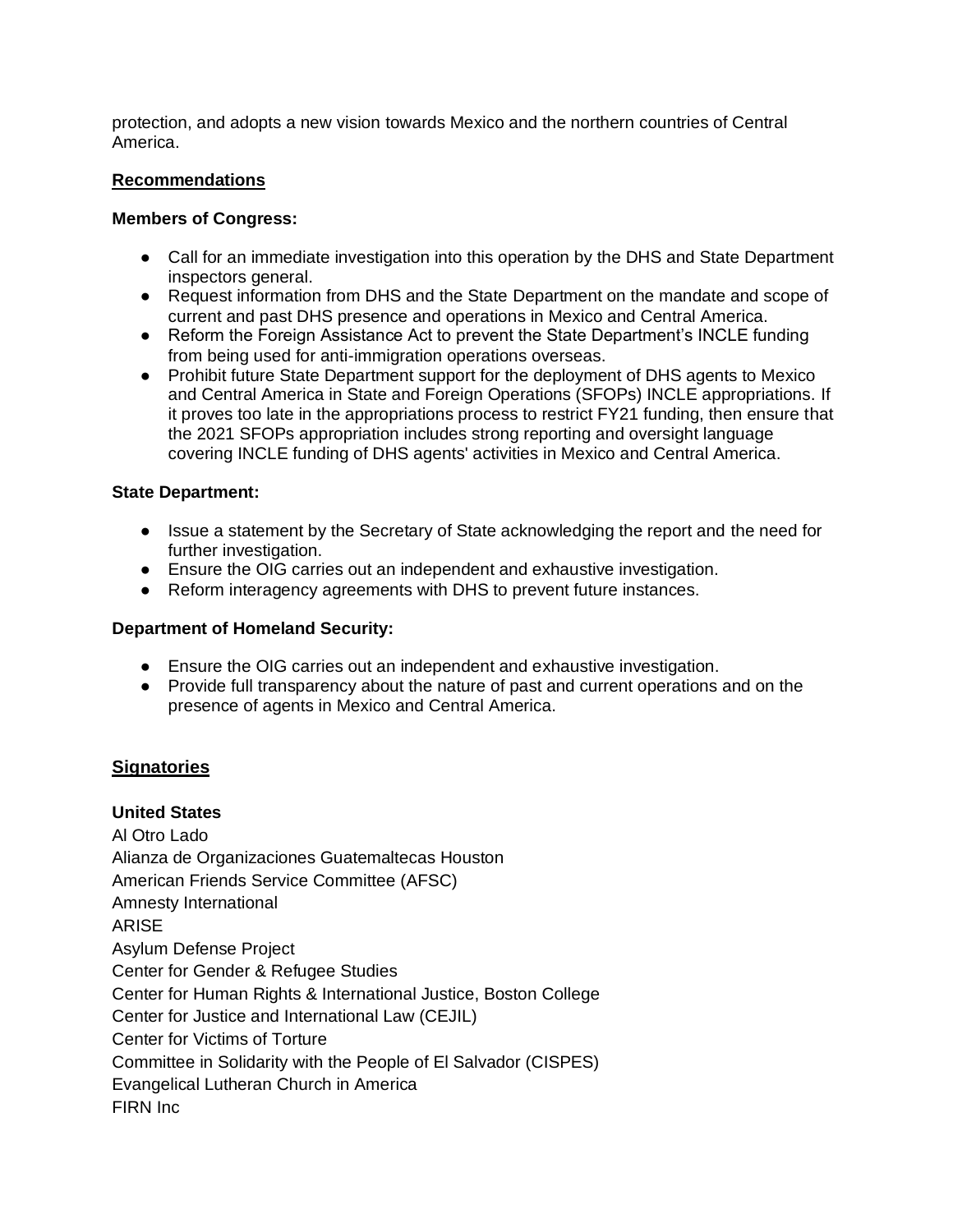- First Focus on Children
- Florence Immigrant & Refugee Rights Project
- Fordham Law School Feerick Center for Justice
- Freedom Network USA
- Friends Committee on National Legislation (FCNL)
- Global Health Partners
- Guatemala Partnership, Congregational Church of Needham
- Human Rights First
- Immigration Equality
- International Refugee Assistance Project
- International Rescue Committee
- International Tribunal of Conscience of Peoples in Movement
- John Elledge & Assoc PC
- Just Neighbors
- Kids in Need of Defense
- Kino Border Initiative
- Latin America Working Group
- La Unión del Pueblo Entero (LUPE)
- Legal Aid Justice Center
- Maryknoll Office for Global Concerns
- Mennonite Central Committee U.S. Washington Office
- Missionary Oblates
- National Justice for Our Neighbors
- National Network for Immigrant & Refugee Rights
- Network in Solidarity with The People of Guatemala
- Oxfam America
- Proyecto Azteca
- Refugees International
- RGV Equal Voice Network
- Save the Children Action Network
- SHARE Foundation
- Sister Parish
- Sisters of Mercy of the Americas Justice Team
- Southern Border Communities Coalition
- Southern Poverty Law Center
- Southwest Asylum & Migration Institute
- Unitarian Universalist Service Committee, UUSC
- Washington Office on Latin America (WOLA)
- Win Without War
- Witness at the Border
- Women's Refugee Commission, WRC
- Young Center for Immigrant Children's Rights